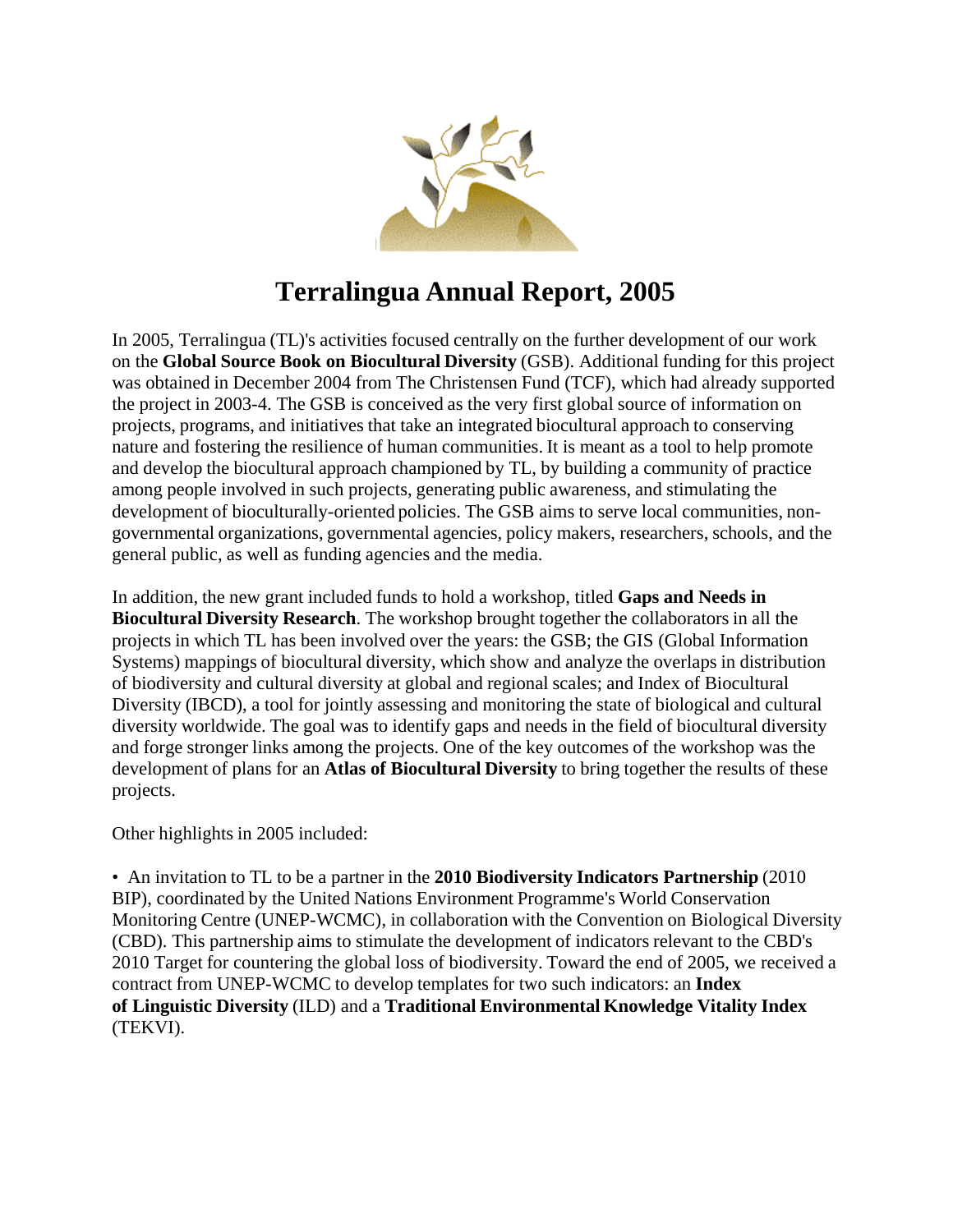• An invitation to Luisa Maffi and Ellen Woodley (the main collaborators on the GSB) to be colead authors of a section on **Biodiversity and Culture** in the Biodiversity chapter of the upcoming **GEO-4 Report** , UNEP's flagship report on the state of the global environment.

• The submission of a proposal to the **International Council of Scientific Unions (ICSU)'s Scientific Committee on Problems of the Environment (SCOPE)** for a Rapid Assessment Project on **Biodiversity and Culture** in collaboration with the **World Conservation Union (IUCN)'s Culture and Conservation Working Group (CCWG)** , aiming at an international workshop and book on this topic, in preparation for IUCN's World Conservation Congress in 2008.

These developments are described in greater detail below.

#### **1. Global Source Book on Biocultural Diversity**

The specific goals of this phase of the GSB project were:

• Improved outreach and expansion of our network of collaborators and supporting institutions and organizations;

• Creation of a virtual community of practice through the establishment of a discussion forum on TL's website;

- Completion of research and analysis for the GSB;
- Publication of the GSB and dissemination of results.

As in the previous phase of the GSB, the work was carried out collaboratively by Luisa Maffi and Ellen Woodley, in partnership with several dozen worldwide contributors to the GSB. In August 2005, the GSB team was augmented with the inclusion of Prof. Alan Hedley, Emeritus Professor of Sociology at the University of Victoria, British Columbia, Canada, as reviewer of work in progress and advisor on preparation of the final report and publication. Hedley had offered his volunteer services in support of TL, which he had identified as one of the leading organizations working on key sustainability issues of the 21st century.

The following activities were carried out:

Outreach and Network Expansion:

• A new call for contributions to the GSB was disseminated widely through print and electronic media, and updated GSB survey materials in English, Spanish, French, and Russian were posted on TL's website.

• A call for contributions and description of the GSB was also included in an article on Biocultural Diversity for Endogenous Development prepared for Compas Magazine (magazine of the Compas Network for Endogenous Development).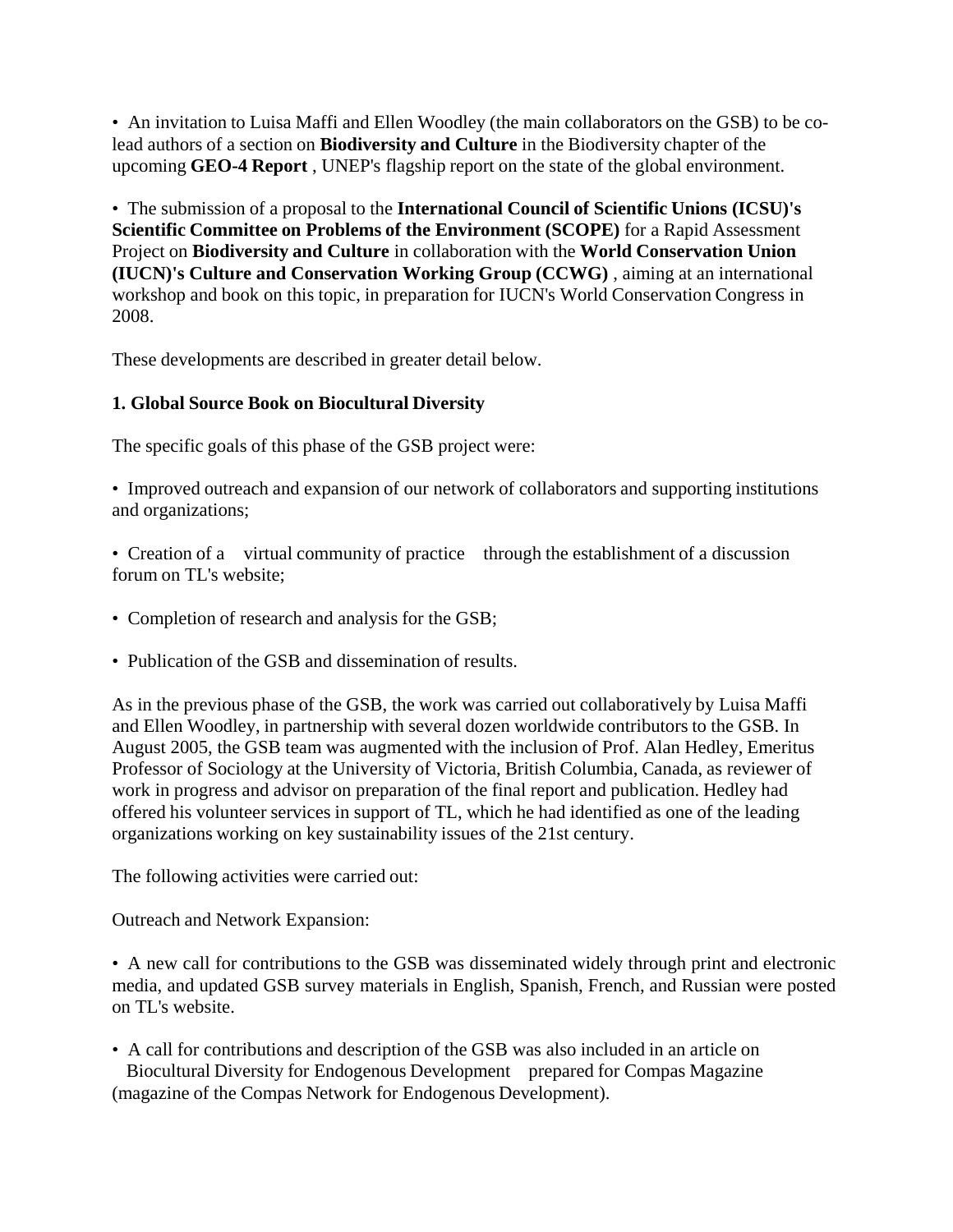• The call for contributions was also disseminated to indigenous peoples' networks.

• The GSB progress report was repeatedly updated with new project information and posted on TL's website.

• Several new survey contributions were obtained through this dissemination, bringing the total of projects surveyed by the end of the year to 43 from all continents.

• Numerous requests for permission to cite the GSB were received, thanks to the accessibility of the GSB material on the web.

• Communications with previous and new contributors continued in order to address questions raised by survey responses, deepen the analysis, and inform contributors of progress and news.

• Virtual community of practice :

• A GSB discussion forum was established on TL's website, with the aim to provide GSB contributors with a space to discuss issues directly relevant to the goals of their projects and of a biocultural approach to conservation. The forum was launched in the fall.

• Taking advantage of the same software, other fora were created on TL's website, including a Round Table open to all TL members and the general public and a forum for the leaders of all of TL's projects. These fora were to be launched in 2006.

• Plans were developed for a complete redesign of TL's website to prominently feature an interactive web version of the GSB.

#### **Research and analysis**:

• A new set of questions with the following foci was sent to GSB contributors to learn more about their projects: indicators of loss of biological and cultural diversity; indicators of persistence and resilience of cultures; methods of transmission of languages and culturally-based knowledge, beliefs and practices; and connections to sustainable livelihoods.

• Further analysis was carried out on all returned surveys and questionnaires in terms of lessons from local projects on the benefits of an integrated biocultural approach to conservation. A conceptual framework and an outline of the overall analysis were prepared, along with synoptic tables summarizing information on the project according to several analytical criteria.

• An annotated table of contents was developed for the final technical report on the GSB.

• A major review of the field of biocultural diversity was prepared by Luisa Maffi for the *Annual Review of Anthropology* (Maffi, L. 2005. Linguistic, Cultural, and Biological Diversity. *Annual Review of Anthropology* 34: 599-617). This review was also intended to provide a theoretical framework for the GSB publication.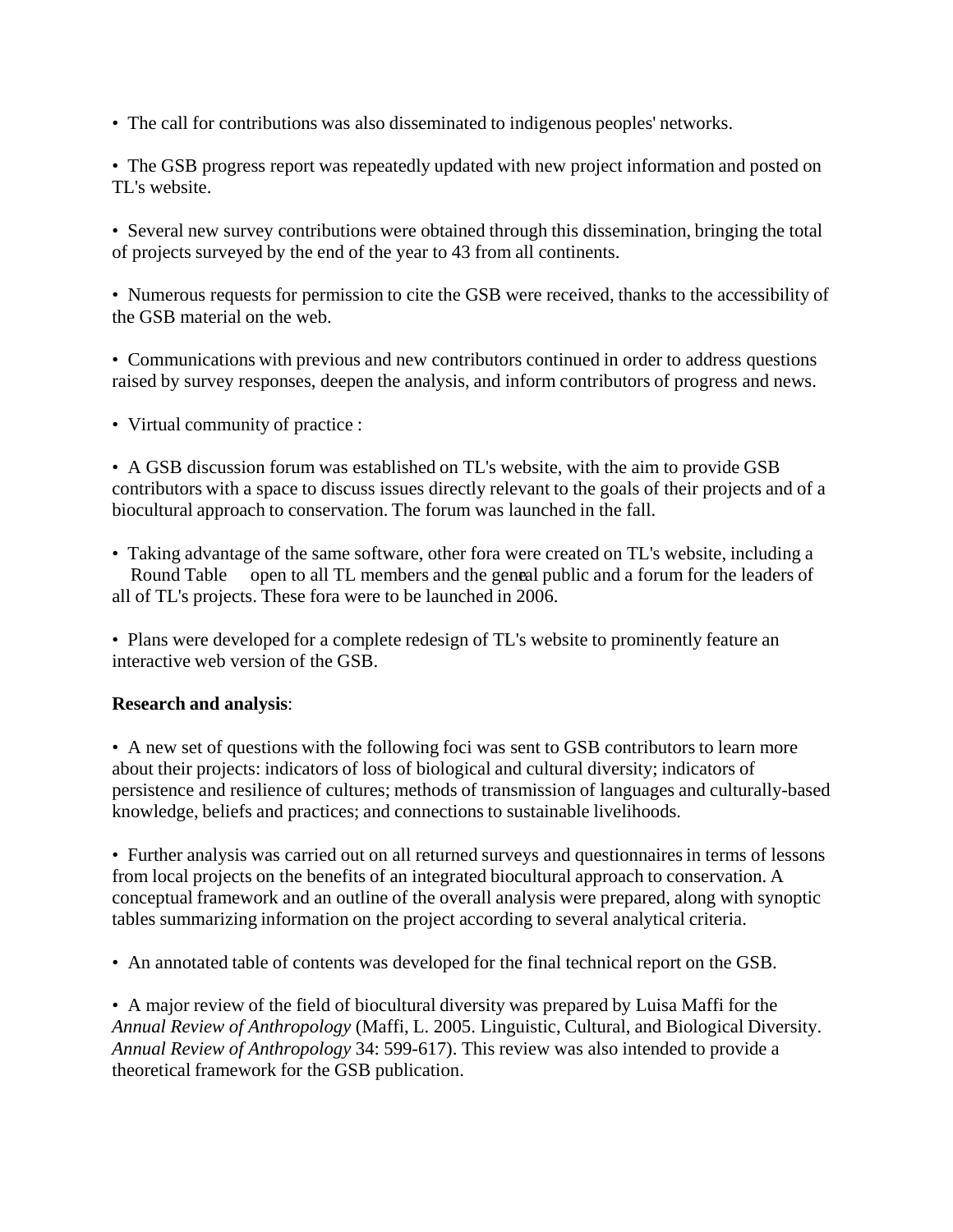#### **Publication and dissemination:**

• TL followed up on previous contacts with IUCN's CCWG, one of the working groups within IUCN's Commission on Environmental, Economic, and Social Policy, which has included the theme of culture and conservation and improved knowledge, policy and practice linking cultural and biological diversity in its 2005-2008 program of work. Possible joint publication of the GSB was discussed, as well as other related activities to promote the biocultural approach to conservation, in view of the 2008 WCC.

• CCWG adopted the GSB as one of the projects that will help illuminate the links between biological and cultural diversity and offer examples of successful biocultural diversity conservation initiatives. TL's call for contributions to the GSB was posted on the CCWG website. It was agreed that a draft of the GSB technical report will be circulated to CCWG and other IUCN members for feedback and that joint fundraising opportunities for GSB copublication will be explored.

### **2. Gaps and Needs in Biocultural Diversity Research Workshop**

The workshop was held on April 21-22, 2005 at the University of Florida in Gainesville, bringing together the affiliates of the GSB, GIS, and IBCD projects: Dave Harmon (The George Wright Society), Jonathan Loh (Living Planet Index), Luisa Maffi (Terralingua), Jeff Wollock (Solidarity Foundation), Rick Stepp (University of Florida), Ellen Woodley (Liana Environmental Consulting), Stanford Zent (Instituto Venezolano de Investigaciones Científicas). A paper outlining a conceptual framework for the biocultural diversity field and the goals of the workshop was prepared by Luisa Maffi with input from participants, as a basis for discussion at the workshop. The workshop's goals were to:

- Review and strengthen the BCD framework;
- Establish connections among the projects;
- Identify next steps in terms of both collaboration among the projects, and plans for possible publications, a conference, and policy and applied work outcomes.

Outcomes of the meeting included plans to:

• Forge stronger links among the three projects both at the global level (e.g., between GIS and IBCD to explore global biocultural diversity trends over time) and at regional and local scales (e.g, through inputs from all projects into regional case studies, development of locally relevant cultural indicators, access by GSB contributors to GIS mappings, and so forth). This goal will be accomplished primarily through the development of an Atlas of Biocultural Diversity (see below), as well as through collaboration on the Biodiversity and Culture section of the GEO-4 report (see below).

• Organize an international conference to review the state of the art of biocultural diversity research and its prospects for application in conservation policy (see below).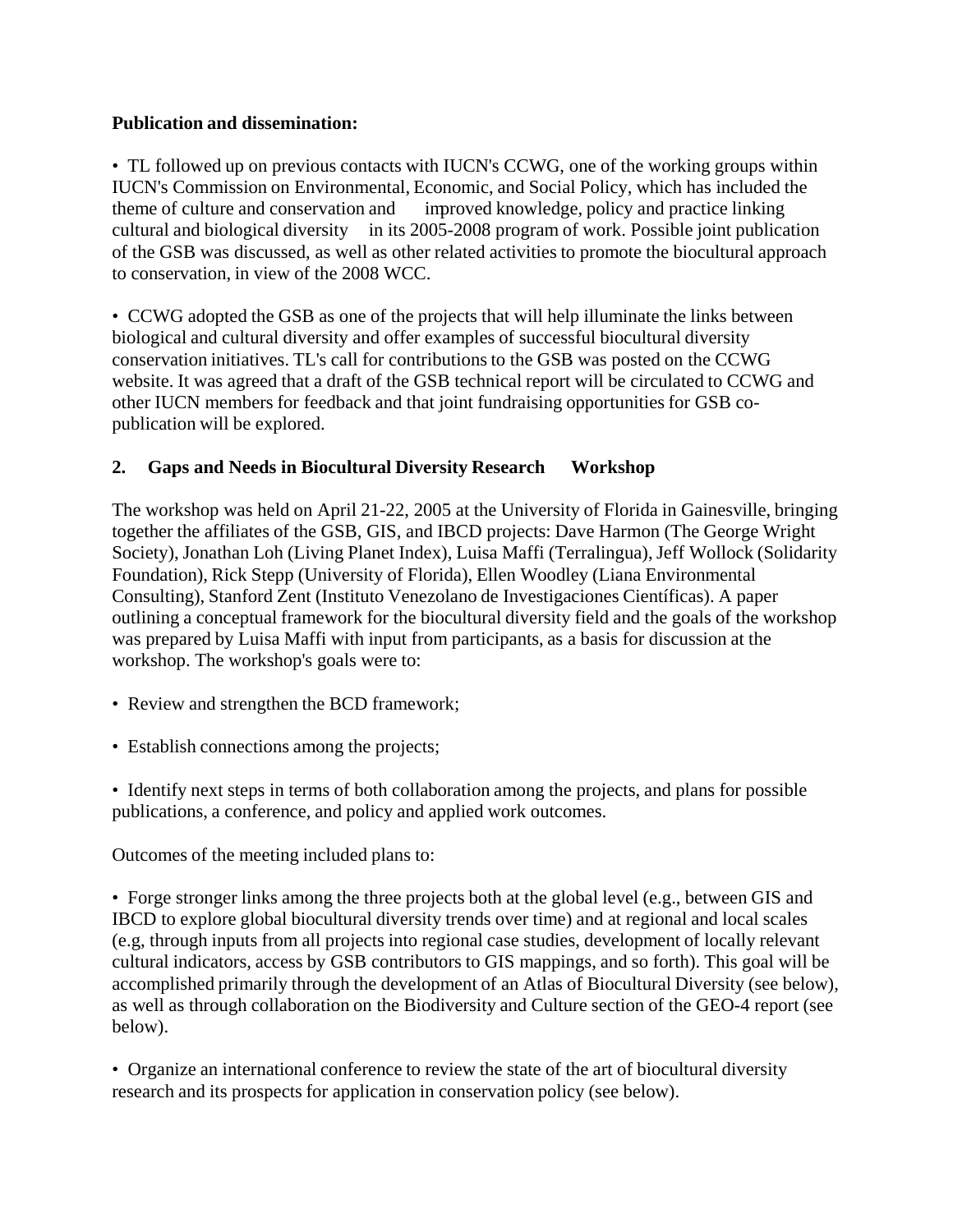• Further develop TL's work on indicators, with special reference to the needs of the CBD's 2010 Target for indicators of the state and trends of indigenous languages and the state and trends of traditional ecological knowledge (see below).

# **3. Atlas of Biocultural Diversity**

A pre-proposal was submitted to UNEP for the preparation and publication of an Atlas of Biocultural Diversity, to bring together the results of previous GIS research carried out by TL and more recent research conducted by the GIS laboratory at the University of Florida (directed by TL Board member Rick Stepp), as well as with contributions from the GSB and IBCD projects. The pre-proposal was reviewed positively by UNEP, and a revised proposal is to be submitted in early 2006. The pre-proposal was also circulated to the CBD and IUCN, with favorable reactions.

### **4. Biodiversity and Culture in the GEO-4 Report**

Luisa Maffi and Ellen Woodley were invited to be co-lead authors of a section on Biodiversity and Culture in the Biodiversity chapter of UNEP's flagship Global Environment Outlook (GEO) report (fourth edition, GEO-4, forthcoming 2008). Issues of biodiversity and culture are included for the first time in the GEO report. Maffi attended the GEO-4 design workshop in Nairobi , Kenya in June, and both Maffi and Woodley, as well as contributing authors Jonathan Loh and Rick Stepp, attended the Biodiversity chapter authors' meeting in Cambridge , UK in October. Participation in the GEO-4 process is to continue through 2006-7.

# **5. Conference on Biodiversity and Culture**

Luisa Maffi and Ken MacDonald (co-chair of CCWG) submitted a pre-proposal to ICSU's SCOPE for a Rapid Assessment Project on Biodiversity and Culture, as a collaboration between TL and CCWG, with the purpose of holding a workshop and editing a book on this topic, in preparation for the 2008 WCC. The pre-proposal was reviewed positively by SCOPE's Executive Committee, with a request for some modifications and resubmission in early 2005.

# **6. Participation in 2010 Biodiversity Indicators Partnership**

In the fall, TL was invited by UNEP-WCMC to be a partner in the 2010 BIP and to develop templates for two indicators (the ILD and the TEKVI) under a contract with WCMC. TL was also to be included in a collective 2010 BIP funding proposal for all 2010 Target indicators, to be submitted to the Global Environment Facility (GEF) in March 2006. The first 2010 BIP meeting was held in Cambridge , UK in December, with Luisa Maffi and Jonathan Loh in attendance. Draft indicator templates for the ILD and TEKVI were in preparation at the end of the year, for submission to WCMC in January 2006. Also to be submitted in January 2006 was a pre-proposal to TCF for co-funding of this new work on indicators. In December, TL obtained additional funding from WCMC to cover Maffi's travel to the 4 th meeting of the Ad Hoc Open-Ended Inter-Sessional Working Group on Article 8(j) and Related Provisions of the Convention on Biological Diversity, to be held in Granada , Spain , in January 2006. The development of the CBD's 2010 Indicators was one of the items on this meeting's agenda.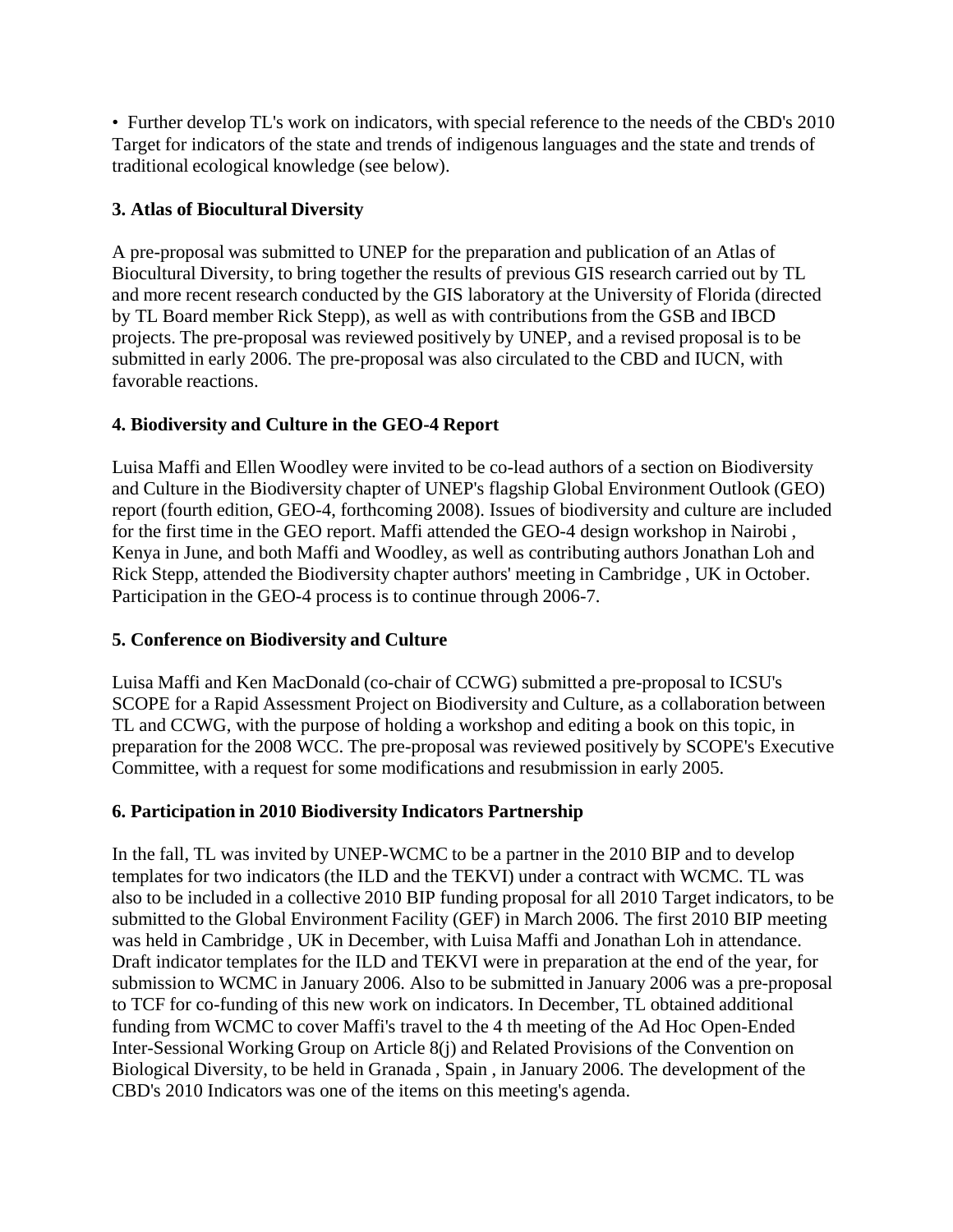### **7. Other Activities**

Other activities conducted during 2005 that fostered TL's goals included:

• An invitation to TL's Luisa Maffi and David Rapport by the Chinese Academy of Science to visit northern China (Liaoning Province, Inner Mongolia, Beijing), to meet with researchers interested in the ecological and cultural revitalization of the Mongolian grasslands and to visit field sites. The two-week visit in June led to a new invitation to return to China in 2006 to develop joint educational and field projects.

• In September, Maffi and Rapport began exploring collaboration with the University of Northern British Columbia (Prince George) on joint eco-cultural projects, with a focus on the impact of the massive mountain pine beetle infestation on the livelihoods of the region's First Nations and other stakeholders. A follow-up workshop was expected to take place in Prince George in the spring of 2006.

• Maffi and Rapport were invited to the Festival of Science in Genoa (Italy) in November 2005, as speakers on the panel The extinctionof linguistic diversity , along with Daniel Nettle. The panel was a success and attracted significant media attention, leading to invitation to the Festival's next (2006) edition. A proposal for a panel on eco-cultural issues was submitted to the Festival organizers in December, with funding sought from Italian and European sources.

• TL submitted a pre-proposal to TCF for the development of an eco-cultural health project in partnership with the Rarámuri people of the Sierra Tarahumara of northern Mexico , following a meeting held with the Rarámuri in 2004. Canada 's International Development Research Centre, that had supported the 2004 meeting along with TCF, had expressed willingness to provide funding for a project organizing meeting if other funding were to be obtained. The pre-proposal was reviewed positively by TCF and a full proposal was invited, for submission in early 2006.

#### **8. Organizational Development**

Following decisions made by the TL Board in December 2004, a Board Task Force on institutional matters was constituted in early 2005, to formulate recommendations on important issues of conflict of interest, compensation of officers, and election of Board members. The Task Force submitted its recommendations to the Board at a meeting in October. The Board approved the recommendations and then passed resolutions on these matters at its Annual Meeting in December.

At the Annual Meeting, Board elections were also carried out to fill the offices of Secretary and Treasurer and to fill two Director-at-large positions. Following the elections, the composition of TL's Board for 2006-8 is as follows (dates in parentheses indicate year of end of term in office):

Luisa Maffi, President (2006)

E. Annamalai , Vice-President (2008)